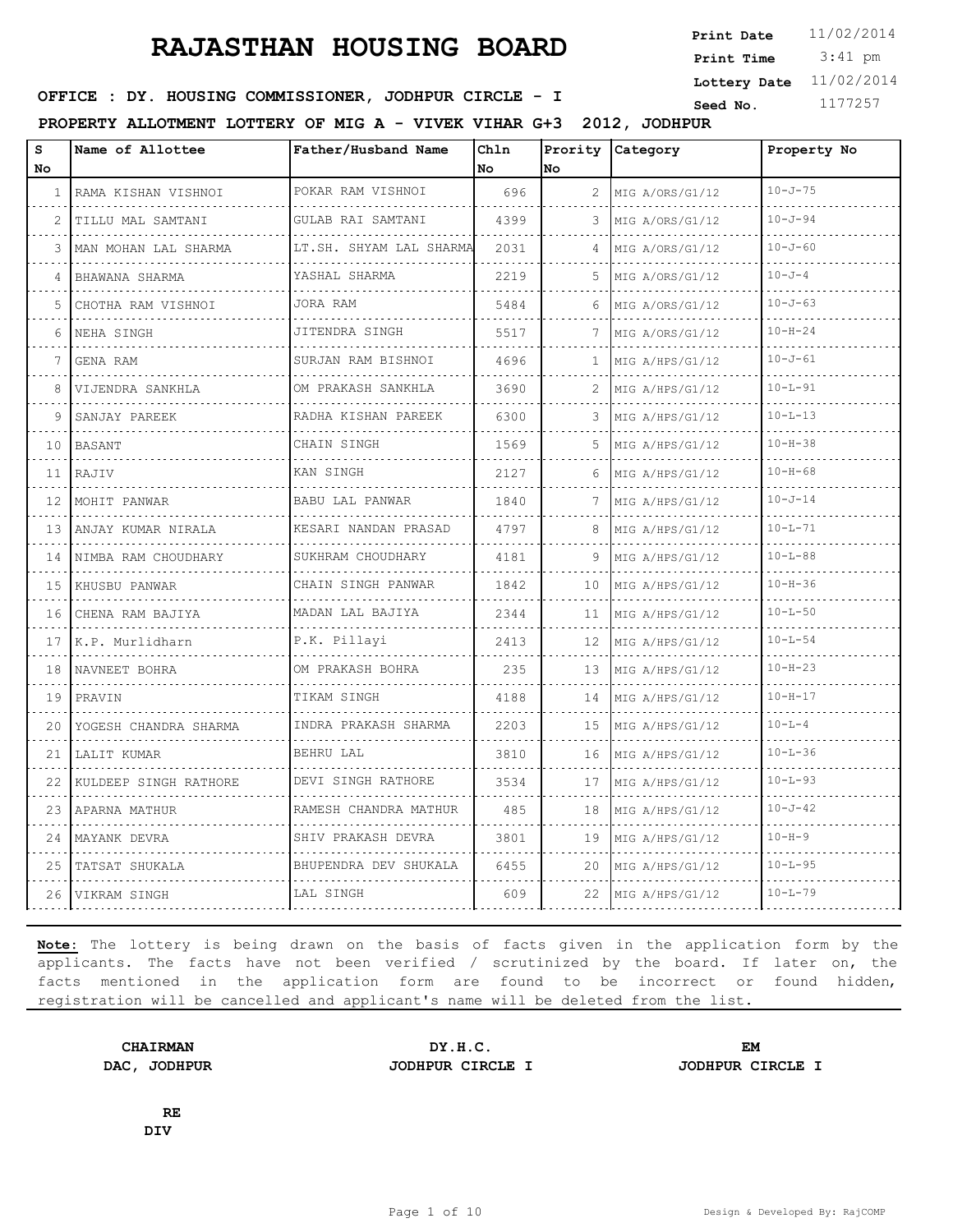3:41 pm **Print Date**  $11/02/2014$ **Print Time Lottery Date** 11/02/2014

### **SEED : DY. HOUSING COMMISSIONER, JODHPUR CIRCLE - I** Seed No. 1177257

**PROPERTY ALLOTMENT LOTTERY OF MIG A - VIVEK VIHAR G+3 2012, JODHPUR**

| s<br>No | Name of Allottee        | Father/Husband Name          | Chln<br>No. | lNo. | Prority Category | Property No   |
|---------|-------------------------|------------------------------|-------------|------|------------------|---------------|
| 27      | RAMESH KUMAR            | SHESHRAJ MEHTA               | 1184        | 23   | MIG A/HPS/G1/12  | $10 - L - 11$ |
| 28      | .<br>VARSHA AGRAWAL     | .<br>SURENDRA AGRAWAL        | 2825        | 24   | MIG A/HPS/G1/12  | $10 - J - 33$ |
| 29      | DIVYAK AGRAWAL          | RAM CHANDRA AGRAWAL          | 2928        | 26   | MIG A/HPS/G1/12  | $10 - H - 59$ |
| 30      | RAJKUMAR PAREEK         | SHYAM LAL PAREEK             | 30001       | 27   | MIG A/HPS/G1/12  | $10 - H - 67$ |
| 31      | SHARMILA JAIN           | .<br>LT.SH. LAKHAT RAJ       | 5114        | 28   | MIG A/HPS/G1/12  | $10 - J - 74$ |
| 32      | SURENDRA SINGH          | BHAGA RAM                    | 6132        | 29   | MIG A/HPS/G1/12  | $10 - J - 79$ |
| 33      | RAJSHREE VYAS           | RAHUL PAREEK                 | 1531        | 30   | MIG A/HPS/G1/12  | $10 - H - 49$ |
| 34      | PAWAN KUMAR SARAN       | .<br>ACHALA RAM SARAN        | 6605        | 31   | MIG A/HPS/G1/12  | $10 - H - 41$ |
| 35      | SHAKIL AHMED            | KAMRUDEEN                    | 6026        | 33   | MIG A/HPS/G1/12  | $10 - H - 75$ |
| 36      | DUNGER SINGH RAJPUROHIT | RAM SINGH RAJPUROHIT         | 4652        | 34   | MIG A/HPS/G1/12  | $10 - H - 6$  |
| 37      | YOGESH RAJ JOSHI        | RAJ JOSHI                    | 4919        | 35   | MIG A/HPS/G1/12  | $10 - J - 10$ |
| 38      | BALWANT SINGH KHICHI    | OM PRAKASH KHICHI            | 1663        | 36   | MIG A/HPS/G1/12  | $10 - H - 55$ |
| 39      | PARUL MATHUR            | RAVI MATHUR<br>.             | 5371        | 37   | MIG A/HPS/G1/12  | $10 - L - 27$ |
| 40      | RAHUL PANWAR            | KAN SINGH                    | 4189        | 39   | MIG A/HPS/G1/12  | $10 - H - 34$ |
| 41      | SHAMA KUMARI            | <b>BABU LAL</b>              | 1636        | 41   | MIG A/HPS/G1/12  | $10 - H - 39$ |
| 42      | PRABHU DUTT THANVI      | LT.SH. SARDAR MAL THANV      | 2914        | 42   | MIG A/HPS/G1/12  | $10 - J - 23$ |
| 43      | MANJU LATA              | SURENDRA KUMAR               | 1646        | 44   | MIG A/HPS/G1/12  | $10 - L - 32$ |
| 44      | SHIVDUTT PANIYA         | LT.SH. MADAN LAL PANIYA<br>. | 3275        | 45   | MIG A/HPS/G1/12  | $10 - L - 90$ |
| 45      | JAGDISH BOHRA           | LT.SH. BASTI RAM<br>.        | 1259        | 46   | MIG A/HPS/G1/12  | $10 - J - 89$ |
| 46      | HARI RAM GULERIYA       | HANUMAN MAL GULERIYA         | 3857        | 47   | MIG A/HPS/G1/12  | $10 - H - 7$  |
| 47      | GOPI SHANKAR            | ASULAL                       | 3821        | 49   | MIG A/HPS/G1/12  | $10 - J - 53$ |
| 48      | BANSHI LAL LOHAR        | BABU LAL LOHAR               | 5730        | 50   | MIG A/HPS/G1/12  | $10 - L - 66$ |
| 49      | SURENDRA DAVE           | JABAR DUTT DAVE              | 3533        | 51   | MIG A/HPS/G1/12  | $10 - L - 20$ |
| 50      | SHREE RAM YADAV         | GUNGUN RAM YADAV             | 1248        | 52   | MIG A/HPS/G1/12  | $10 - J - 86$ |
| 51      | SULEKHA PAREEK          | SANJAY PAREEK                | 6675        | 55   | MIG A/HPS/G1/12  | $10 - L - 2$  |
| 52      | PRASHANT NARAYAN MATHUR | PRABHAV NARAYAN MATHUR       | 43          | 56.  | MIG A/HPS/G1/12  | $10 - J - 90$ |

**Note:** The lottery is being drawn on the basis of facts given in the application form by the applicants. The facts have not been verified / scrutinized by the board. If later on, the facts mentioned in the application form are found to be incorrect or found hidden, registration will be cancelled and applicant's name will be deleted from the list.

**DAC, JODHPUR JODHPUR CIRCLE I JODHPUR CIRCLE I**

**CHAIRMAN DY.H.C. EM**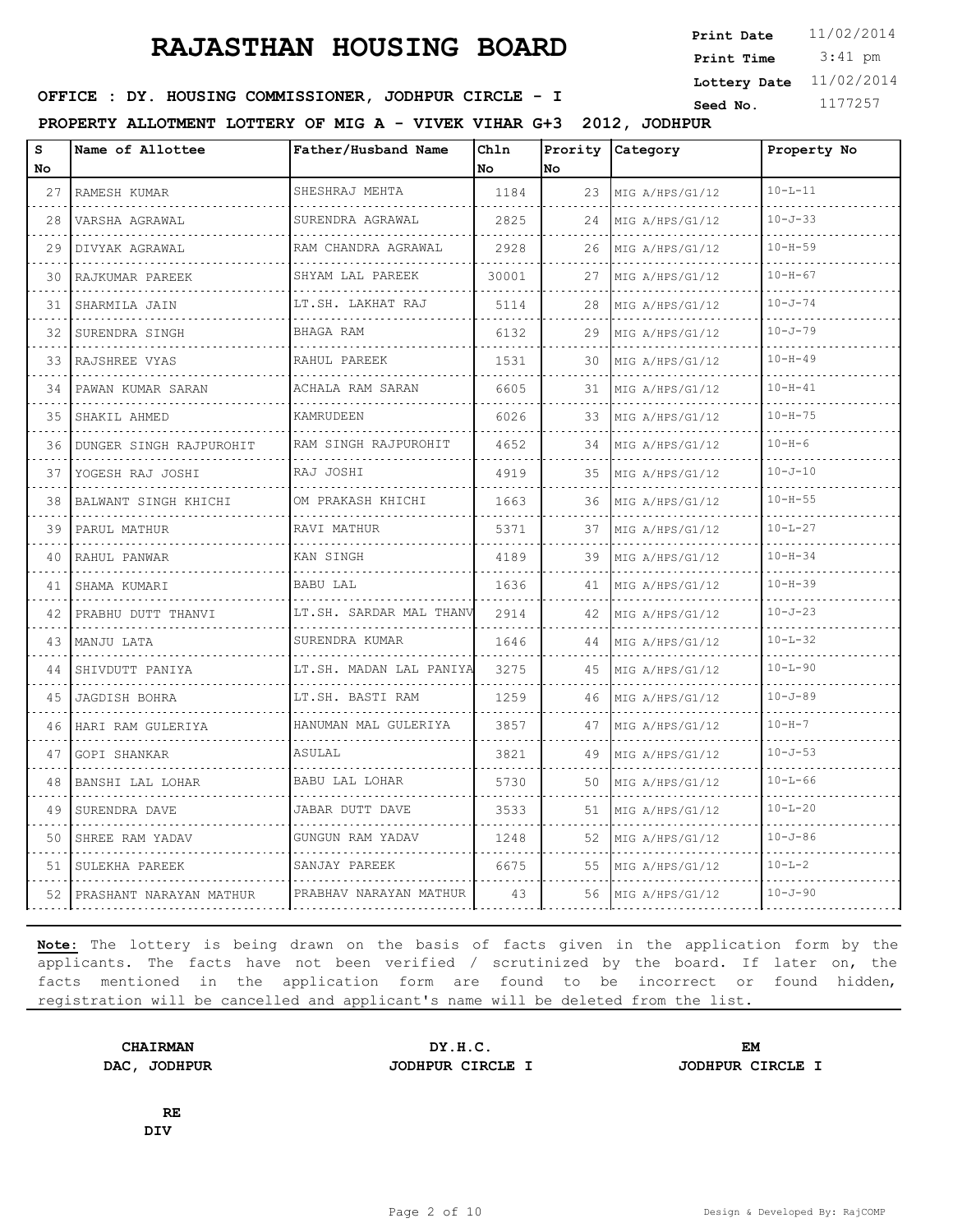3:41 pm **Print Date**  $11/02/2014$ **Print Time Lottery Date** 11/02/2014

### **SEED : DY. HOUSING COMMISSIONER, JODHPUR CIRCLE - I** Seed No. 1177257

**PROPERTY ALLOTMENT LOTTERY OF MIG A - VIVEK VIHAR G+3 2012, JODHPUR**

| s<br>No | Name of Allottee       | Father/Husband Name                 | Chln<br>No. | Prority<br>No.  | Category             | Property No   |
|---------|------------------------|-------------------------------------|-------------|-----------------|----------------------|---------------|
| 53      | ANURADHA SHARMA        | DEVENDRA SHARMA<br>.                | 6139        | 1               | MIG A/ORS/G1/12      | $10 - H - 61$ |
| 54      | PADAM SINGH            | MAHAVEER SINGH                      | 5783        | 2               | .<br>MIG A/ORS/G1/12 | $10 - H - 72$ |
| 55      | AMARA RAM              | BHOLA RAM                           | 4312        | 1               | MIG A/HPS/G1/12      | $10 - L - 96$ |
| 56      | ARUN KUMAR JHANWAR     | LT.SH. OM PRAKASH JHANW             | 6636        | 2               | MIG A/HPS/G1/12      | $10 - H - 12$ |
| 57      | BRAIJ VALLABH<br>.     | BHAGIRATH DADHICH<br>.              | 4304        | 3               | MIG A/HPS/G1/12<br>. | $10 - L - 43$ |
| 58      | BASANTI SHARMA         | MADHU SUDAN SHARMA                  | 599         | .5.             | MIG A/HPS/G1/12      | $10 - L - 70$ |
| 59      | KISHAN NARAYAN PUROHIT | LT.SH. JAIKISHAN                    | 6104        | 6               | MIG A/HPS/G1/12      | $10 - J - 12$ |
| 60      | MOBIN KHAN             | AMIN KHAN                           | 30002       | 8               | MIG A/HPS/G1/12      | $10 - L - 82$ |
| 61      | VIKRAM SINGH           | LT.SH. VIJAY SINGH RATH             | 1551        | 9               | MIG A/HPS/G1/12      | $10 - H - 15$ |
| 62      | RAJESH SHARMA          | CHANDRA PRAKASH SHARMA              | 3638        | 10              | MIG A/HPS/G1/12      | $10 - J - 24$ |
| 63      | TUSAR MATHUR           | OM PRAKASH                          | 787         | 11              | MIG A/HPS/G1/12<br>. | $10 - H - 46$ |
| 64      | PUKH RAJ SHARMA        | MAHADEV SHARMA                      | 4760        | 1               | MIG A/ORS/G2/12      | $10 - J - 8$  |
| 65      | SANEH LATA<br>.        | GIRRAJ KISHORE GOVIL<br>.           | 5408        | 2               | MIG A/ORS/G2/12<br>. | $10 - J - 73$ |
| 66      | KUMLESH TATER          | JIVRAJ TATER<br>.                   | 2938        | 4               | MIG A/ORS/G2/12      | $10 - H - 66$ |
| 67      | SHASHWAT GARG          | LT. SH. RAJESH GARG                 | 805         | 5.              | MIG A/ORS/G2/12      | $10 - H - 77$ |
| 68      | KUMAR TEJWANI          | PARMANAND TEJWANI                   | 4816        | 6               | MIG A/ORS/G2/12      | $10 - L - 85$ |
| 69      | GAURAV JAIN            | ANIL KUMAR JAIN<br>.                | 3998        | 7               | MIG A/ORS/G2/12<br>. | $10 - L - 53$ |
| 70      | MUKATI LODHA           | ASHOK LODHA                         | 3999        | 8               | MIG A/ORS/G2/12      | $10 - L - 58$ |
| 71      | DEEPA THARWANI         | PRIBHA DAS                          | 4802        | 9               | MIG A/ORS/G2/12      | $10 - L - 22$ |
| 72      | ATRI KUMAR SHARMA<br>. | LT.SH. RAMESHWAR SHARMA<br><u>.</u> | 239         | 10              | MIG A/ORS/G2/12      | $10 - J - 13$ |
| 73      | GAJENDRA KUMAR LODHA   | LT.SH. BIDADA RAJ LODHA             | 4000        | 11              | MIG A/ORS/G2/12      | $10 - L - 92$ |
| 74      | MEENA SETH             | TILAK RAJ SETH                      | 5262        | 12 <sup>°</sup> | MIG A/ORS/G2/12      | $10 - J - 21$ |
| 75      | VEBHAV SONI            | JUGAL KISHORE SONI                  | 508         | 13              | MIG A/ORS/G2/12      | $10 - J - 72$ |
| 76      | SANDEEP CHOUDHARY      | LT.SH. PRABODH CHANDRA              | 3319        | 14              | MIG A/ORS/G2/12      | $10 - L - 77$ |
| 77      | RAJKUMAR               | NIHAL SINGH                         | 5627        | 15              | MIG A/ORS/G2/12      | $10 - H - 16$ |
| 78      | ANUJ AGRAWAL           | RAMDHAN AGRAWAL                     | 2818        | 16              | MIG A/ORS/G2/12      | $10 - J - 22$ |

**Note:** The lottery is being drawn on the basis of facts given in the application form by the applicants. The facts have not been verified / scrutinized by the board. If later on, the facts mentioned in the application form are found to be incorrect or found hidden, registration will be cancelled and applicant's name will be deleted from the list.

**CHAIRMAN DY.H.C. EM DAC, JODHPUR JODHPUR CIRCLE I JODHPUR CIRCLE I**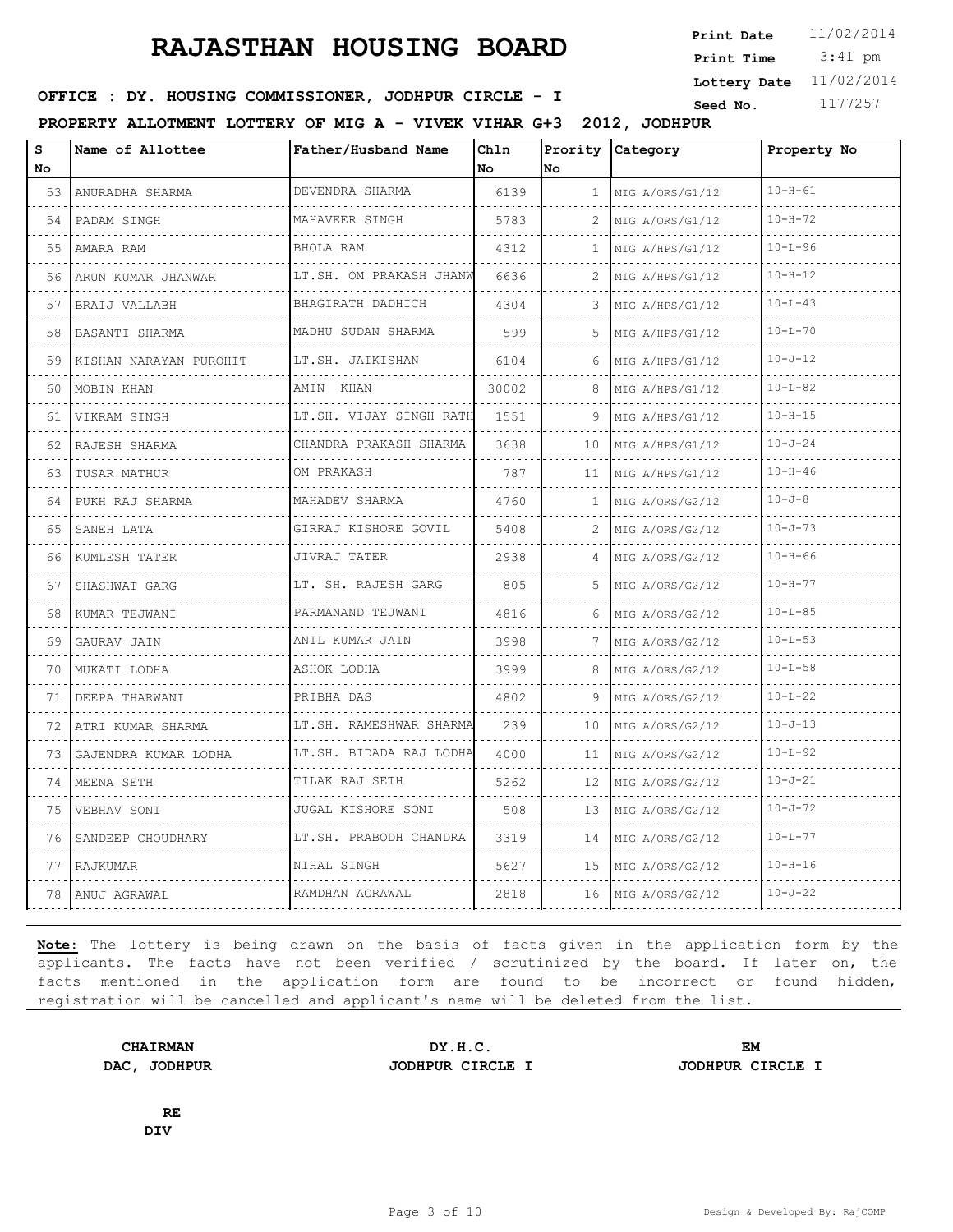3:41 pm **Print Date**  $11/02/2014$ **Print Time Lottery Date** 11/02/2014

### **SEED : DY. HOUSING COMMISSIONER, JODHPUR CIRCLE - I** Seed No. 1177257

**PROPERTY ALLOTMENT LOTTERY OF MIG A - VIVEK VIHAR G+3 2012, JODHPUR**

| S<br>No          | Name of Allottee         | Father/Husband Name              | Chln<br>No | Prority<br>lno. | Category             | Property No   |
|------------------|--------------------------|----------------------------------|------------|-----------------|----------------------|---------------|
| 79               | ABHAY KUMAR TATER        | JIVRAJ TATER<br>.                | 2939       | 17              | MIG A/ORS/G2/12<br>. | $10 - H - 37$ |
| .<br>80          | CHANCHAL                 | DEEN DAYAL CHITLANGI             | 1546       | 18              | MIG A/ORS/G2/12      | $10 - L - 62$ |
| 81               | SANJIV THANVI            | <u>.</u><br>GOPI KISHAN          | 3410       | 19              | MIG A/ORS/G2/12      | $10 - J - 69$ |
| 82               | SURESH DOSI              | JAWARI MAL DOSI<br>.             | 4546       | 20              | MIG A/ORS/G2/12<br>. | $10 - H - 28$ |
| 83               | .<br>SATYA NARAYAN RATHI | JETHMAL RATHI<br>a dia ara-dahar | 6245       | 21              | MIG A/ORS/G2/12      | $10 - J - 93$ |
| 84               | BHAGWANA RAM             | PRAHALAD RAM                     | 1871       | 22              | MIG A/ORS/G2/12      | $10 - H - 29$ |
| 85               | MOHD. ASLAM              | MOHD. IOBAL                      | 3850       | 23              | MIG A/ORS/G2/12      | $10 - J - 55$ |
| $\sim 100$<br>86 | MANJU                    | HEMANT KUMAR CHOUDHARY           | 2469       | 24              | MIG A/ORS/G2/12      | $10 - L - 10$ |
| 87               | SAIFALI THANVI           | SURAJ PRAKASH BOHRA              | 5167       | 25              | MIG A/ORS/G2/12      | $10 - J - 92$ |
| 88               | CHANDAI RAMAWAT          | DEEPAK RAMAWAT                   | 685        | 26              | MIG A/ORS/G2/12      | $10 - J - 47$ |
| 89               | ASHA NAYAR               | MUKESH KUMAR NAYAR<br>.          | 3324       | 27              | MIG A/ORS/G2/12      | $10 - H - 22$ |
| 90               | SUNITA BATRA             | ASHISH BATRA                     | 3388       | 28              | MIG A/ORS/G2/12      | $10 - L - 39$ |
| 91               | VINOD KUMAR THAKUR       | RAMKANT THAKUR<br>.              | 4633       | 29              | MIG A/ORS/G2/12<br>. | $10 - J - 25$ |
| 92               | HARSHA                   | ASHISH GUPTA                     | 684        | 30              | MIG A/ORS/G2/12      | $10 - L - 6$  |
| 93               | AJAY SINGHVI             | KAILASH RAJ SINGHVI              | 3202       | 31              | MIG A/ORS/G2/12      | $10 - L - 46$ |
| 94               | HANUMAN RAM              | SITA RAM                         | 2380       | 32              | MIG A/ORS/G2/12      | $10 - L - 40$ |
| 95               | RAM PRAKASH              | PRAHALAD RAM                     | 1872       | 33              | MIG A/ORS/G2/12      | $10 - H - 45$ |
| 96               | JAYSHREE BHAWANI         | RAJENDRA SINGH KHUDKHUD          | 181        | 34              | MIG A/ORS/G2/12      | $10 - J - 88$ |
| 97               | MUDHA BANSAL             | MUKESH BANSAL<br>.               | 2233       | 35              | MIG A/ORS/G2/12      | $10 - J - 9$  |
| 98               | PRAHALAD RAM             | BHIKHA RAM                       | 1870       | 36              | MIG A/ORS/G2/12      | $10 - L - 74$ |
| 99               | NEHA BHANDARI            | RAKESH BHANDARI                  | 2234       | 37              | MIG A/ORS/G2/12      | $10 - H - 27$ |
| 100              | PRIBHA DAS               | GULAB RAI                        | 4804       | 38              | MIG A/ORS/G2/12      | $10 - J - 3$  |
| 101              | KAMLESH KUMAR            | AMBA RAM                         | 2468       | 39              | MIG A/ORS/G2/12      | $10 - H - 71$ |
| 102              | SHIV KUMAR               | LAKHA RAM                        | 612        | 40              | MIG A/ORS/G2/12      | $10 - L - 25$ |
| 103              | VEENA                    | BHAGAT SINGH<br>.                | 2870       | 1               | MIG A/HPS/G2/12      | $10 - J - 80$ |
| 104              | DAMODAR VYAS             | BANSIDHAR VYAS                   | 3743       | 2               | MIG A/HPS/G2/12      | $10 - J - 46$ |

**Note:** The lottery is being drawn on the basis of facts given in the application form by the applicants. The facts have not been verified / scrutinized by the board. If later on, the facts mentioned in the application form are found to be incorrect or found hidden, registration will be cancelled and applicant's name will be deleted from the list.

**DAC, JODHPUR JODHPUR CIRCLE I JODHPUR CIRCLE I**

**CHAIRMAN DY.H.C. EM**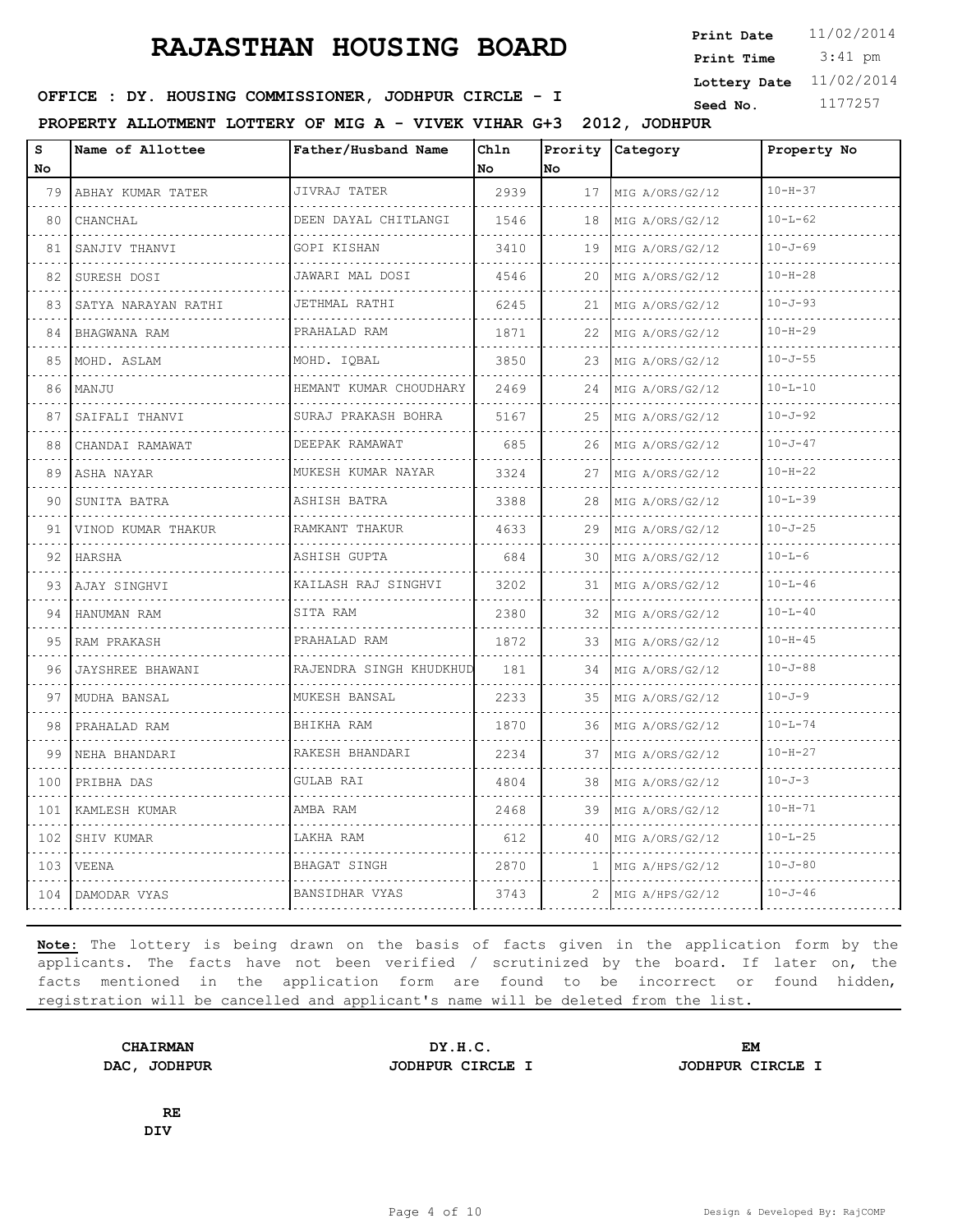3:41 pm **Print Date**  $11/02/2014$ **Print Time Lottery Date** 11/02/2014

### **SEED : DY. HOUSING COMMISSIONER, JODHPUR CIRCLE - I** Seed No. 1177257

**PROPERTY ALLOTMENT LOTTERY OF MIG A - VIVEK VIHAR G+3 2012, JODHPUR**

| s<br>No             | Name of Allottee      | Father/Husband Name  | Chln<br><b>No</b> | Prority<br>lNo. | Category             | Property No   |
|---------------------|-----------------------|----------------------|-------------------|-----------------|----------------------|---------------|
| 105                 | PRITI                 | KAILASH CHANDRA      | 1650              | 3               | MIG A/HPS/G2/12      | $10 - L - 64$ |
| 106                 | MUKESH                | .<br>KANIHYA LAL     | 3051              | 4               | .<br>MIG A/HPS/G2/12 | $10 - J - 40$ |
| 107                 | KHETU DEVI            | BHIYA RAM            | 4643              | 5               | MIG A/HPS/G2/12      | $10 - H - 10$ |
| 108                 | RAKESH CHOUDHARY      | KARANA RAM CHOUDHARY | 6052              | 6               | MIG A/HPS/G2/12      | $10 - H - 43$ |
| 109                 | SANGEETA ARORA        | .<br>SUDARSHAN ARORA | 2188              | 7               | MIG A/HPS/G2/12      | $10 - J - 96$ |
| 110                 | IOBAL ALI             | KHUSHI MOHD.         | 4423              | 8               | MIG A/HPS/G2/12      | $10 - L - 18$ |
| 111                 | BASANTI DEVI          | <b>BHAGWAN DAS</b>   | 4142              | 9               | MIG A/HPS/G2/12      | $10 - H - 52$ |
| $-1 - 1 - 1$<br>112 | MAHAVEER JAIN         | BHOOR CHAND JAIN     | 5723              | 10              | MIG A/HPS/G2/12      | $10 - L - 59$ |
| 113                 | TAPAN KUMAR           | SUBHASH CHANDRA      | 2303              | 11              | MIG A/HPS/G2/12      | $10 - H - 11$ |
| 114                 | RAJESH JAIN           | MITHA LAL            | 30003             | 12              | MIG A/HPS/G2/12      | $10 - H - 26$ |
| 115                 | PRAMOD                | SUBHASH CHAND        | 2305              | 13              | MIG A/HPS/G2/12      | $10 - H - 53$ |
| 116                 | MAYA DEVI             | SURAJ BHAN           | 2286              | 14              | MIG A/HPS/G2/12      | $10 - H - 73$ |
| 117                 | RAVI PRAKASH ARORA    | OM PRAKASH ARORA     | 176               | 15              | MIG A/HPS/G2/12      | $10 - L - 37$ |
| 118                 | AMAR SINGH RATHORE    | KISHAN SINGH RATHORE | 4259              | 16              | MIG A/HPS/G2/12      | $10 - L - 69$ |
| 119                 | KISHAN                | OM PRAKASH           | 5214              | 17              | MIG A/HPS/G2/12      | $10 - 1 - 29$ |
| 120                 | LOKESH MATHUR         | ANANDI LAL MATHUR    | 5625              | 18              | MIG A/HPS/G2/12      | $10 - J - 71$ |
| 121                 | RAJENDRA KUMAR        | MOOL CHAND           | 6306              | 19              | MIG A/HPS/G2/12      | $10 - L - 24$ |
| 122                 | <b>RAJEEV</b>         | SURENDRA KUMAR       | 821               | 20              | MIG A/HPS/G2/12      | $10 - T - 1$  |
| 123                 | SATYA NARAYAN SOLANKI | POONAM CHAND SOLANKI | 1651              | 21              | MIG A/HPS/G2/12      | $10 - H - 69$ |
| 124                 | SOKAT ALI             | JAMIL                | 836               | 22              | MIG A/HPS/G2/12      | $10 - L - 94$ |
| 125                 | GIRISH                | TULSA RAM PATEL<br>. | 6403              | 23              | MIG A/HPS/G2/12      | $10 - H - 40$ |
| 126                 | PREMLATA CHOUDHARY    | KHETAPAL SINGH       | 6537              | 24              | MIG A/HPS/G2/12      | $10 - J - 39$ |
| 127                 | SAYEED ALI            | SAMSHAD ALI          | 6471              | 25              | MIG A/HPS/G2/12      | $10 - J - 52$ |
| 128                 | PRAVEEN SHARMA        | DHANRAJ SHARMA       | 1390              | 26              | MIG A/HPS/G2/12      | $10 - J - 70$ |
| 129                 | RITIKA MATHUR         | GAURAV MATHUR        | 6019              | 27              | MIG A/HPS/G2/12      | $10 - H - 47$ |
| 130                 | PRAMILA DEVI          | GANPAT RAJ           | 3948              | 28              | MIG A/HPS/G2/12      | $10 - J - 5$  |

**Note:** The lottery is being drawn on the basis of facts given in the application form by the applicants. The facts have not been verified / scrutinized by the board. If later on, the facts mentioned in the application form are found to be incorrect or found hidden, registration will be cancelled and applicant's name will be deleted from the list.

**CHAIRMAN DY.H.C. EM DAC, JODHPUR JODHPUR CIRCLE I JODHPUR CIRCLE I**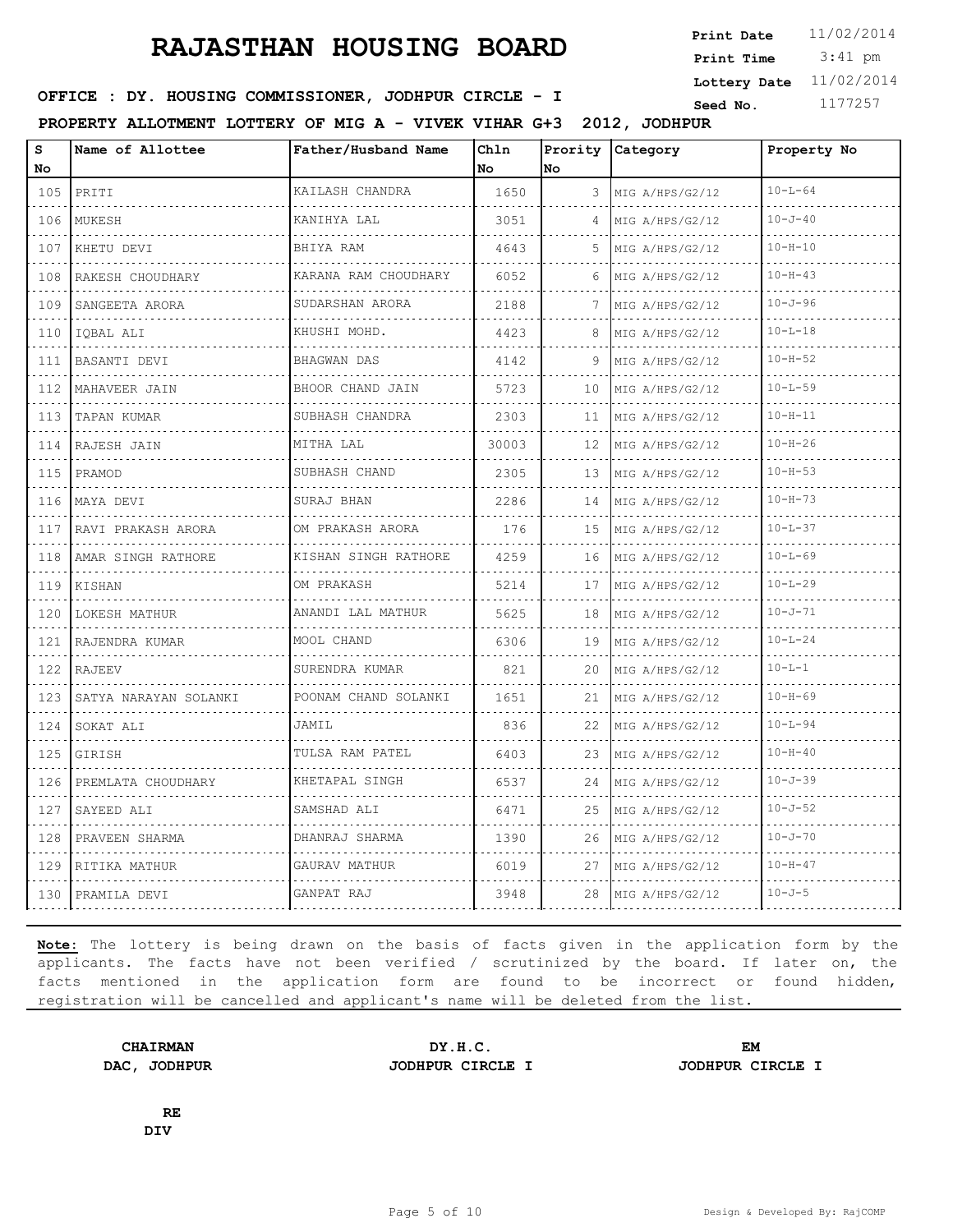3:41 pm **Print Date**  $11/02/2014$ **Print Time Lottery Date** 11/02/2014

### **SEED : DY. HOUSING COMMISSIONER, JODHPUR CIRCLE - I** Seed No. 1177257

**PROPERTY ALLOTMENT LOTTERY OF MIG A - VIVEK VIHAR G+3 2012, JODHPUR**

| s<br>No                                                                                               | Name of Allottee        | Father/Husband Name          | Chln<br><b>No</b> | Prority<br>No | Category             | Property No   |
|-------------------------------------------------------------------------------------------------------|-------------------------|------------------------------|-------------------|---------------|----------------------|---------------|
| 131                                                                                                   | MANSI RAJAWAT           | INDER JEET                   | 3838              | 29            | MIG A/HPS/G2/12      | $10 - H - 35$ |
| $\frac{1}{2} \left( \frac{1}{2} \right) \left( \frac{1}{2} \right) \left( \frac{1}{2} \right)$<br>132 | .<br>MOHD. SHAKIL       | MOHD. SHARIF                 | 3279              | 30            | .<br>MIG A/HPS/G2/12 | $10 - L - 21$ |
| 133                                                                                                   | CHANDRA BHANSALI        | ASHOK KUMAR BHANSALI         | 2739              | 31            | .<br>MIG A/HPS/G2/12 | $10 - J - 66$ |
| 134                                                                                                   | PADAM CHAND SONI        | MOHAN LAL                    | 5852              | 32            | MIG A/HPS/G2/12      | $10 - L - 47$ |
| $\sim$ $\sim$ $\sim$ $\sim$<br>135                                                                    | PAYAL MATHUR            | SAURABHA MATHUR              | 6020              | 33.           | MIG A/HPS/G2/12      | $10 - L - 15$ |
| 136                                                                                                   | CHITRANJAN KUMAR SINGH  | SURENDRA KUMAR SINGH         | 1806              | 34            | MIG A/HPS/G2/12      | $10 - H - 58$ |
| 137                                                                                                   | SHYAM PYARI             | RAM GOPAL                    | 3116              | 35            | MIG A/HPS/G2/12      | $10 - J - 62$ |
| $-1 - 1 - 1$<br>138                                                                                   | .<br>ASHISH PUROHIT     | OM PRAKASH PUROHIT           | 5435              | 36            | MIG A/HPS/G2/12      | $10 - H - 32$ |
| 139                                                                                                   | ALPANA JAIN             | HUKAM SINGH                  | 4553              | 37            | MIG A/HPS/G2/12      | $10 - J - 18$ |
| 140                                                                                                   | RISHI MATHUR            | CHAND KARAN MATHUR           | 1076              | 38            | MIG A/HPS/G2/12      | $10 - J - 50$ |
| $\sim$ $\sim$ $\sim$ $\sim$<br>141                                                                    | MANOJ SINGH             | .<br>OM PRAKASH SHARAN SINGH | 3380              | 39            | MIG A/HPS/G2/12      | $10 - J - 57$ |
| 142                                                                                                   | RAHUL PANWAR            | BHAGWATI PRASAD PANWAR       | 294               | 40            | MIG A/HPS/G2/12      | $10 - H - 31$ |
| 143                                                                                                   | MUKESH SINGH RAJPUROHIT | BABU SINGH RAJPUROHIT        | 1533              | 41            | MIG A/HPS/G2/12      | $10 - H - 20$ |
| 144                                                                                                   | HANUMAN YADAV           | ROHITASAV YADAV              | 2304              | 42            | .<br>MIG A/HPS/G2/12 | $10 - J - 32$ |
| 145                                                                                                   | MANOJ KUMAR SENI        | GIRDHARI LAL SENI            | 1175              | 43            | MIG A/HPS/G2/12      | $10 - H - 51$ |
| 146                                                                                                   | Amita Mathur            | Lalit Mathur                 | 869               | 44            | MIG A/HPS/G2/12      | $10 - J - 95$ |
| 147                                                                                                   | ASMITA                  | RAJENDRA                     | 4867              | 46            | MIG A/HPS/G2/12      | $10 - H - 33$ |
| 148                                                                                                   | VISHNU KUMAR SINGHAL    | GHANSHYAM DAS SINGHAL        | 157               | 47            | MIG A/HPS/G2/12      | $10 - J - 26$ |
| 149                                                                                                   | MUKESH VYAS             | BITHAL DAS                   | 917               | 48            | MIG A/HPS/G2/12      | $10 - H - 30$ |
| 150                                                                                                   | MANISH CHOUDHARY        | NARENDRA SINGH CHOUDHAR      | 6097              | 49            | MIG A/HPS/G2/12      | $10 - L - 8$  |
| 151                                                                                                   | HARAK CHAND MEHTA       | LATE SHREE CHANDAN MALS      | 4333              | 50            | MIG A/HPS/G2/12      | $10 - J - 19$ |
| 152                                                                                                   | NIRMALA MEHTA           | VIRENDRA MEHTA               | 4331              | 51            | MIG A/HPS/G2/12      | $10 - J - 44$ |
| 153                                                                                                   | <b>BHAGWAN SINGH</b>    | <u>.</u><br>SURAJ SINGH      | 2514              | 52            | MIG A/HPS/G2/12      | $10 - J - 43$ |
| 154                                                                                                   | <b>USHA JAIN</b>        | LT.SH. CHAMPA LAL            | 30014             | 53            | MIG A/HPS/G2/12      | $10 - J - 6$  |
| 155                                                                                                   | VIVEK RANKWAT           | LAXMI NARAYAN                | 30004             | 54            | MIG A/HPS/G2/12      | $10 - H - 42$ |
| 156                                                                                                   | KAMLESH TRIVEDI         | SATYA NARAYAN                | 2503              | 55            | MIG A/HPS/G2/12      | $10 - J - 59$ |

**Note:** The lottery is being drawn on the basis of facts given in the application form by the applicants. The facts have not been verified / scrutinized by the board. If later on, the facts mentioned in the application form are found to be incorrect or found hidden, registration will be cancelled and applicant's name will be deleted from the list.

**CHAIRMAN DY.H.C. EM DAC, JODHPUR JODHPUR CIRCLE I JODHPUR CIRCLE I**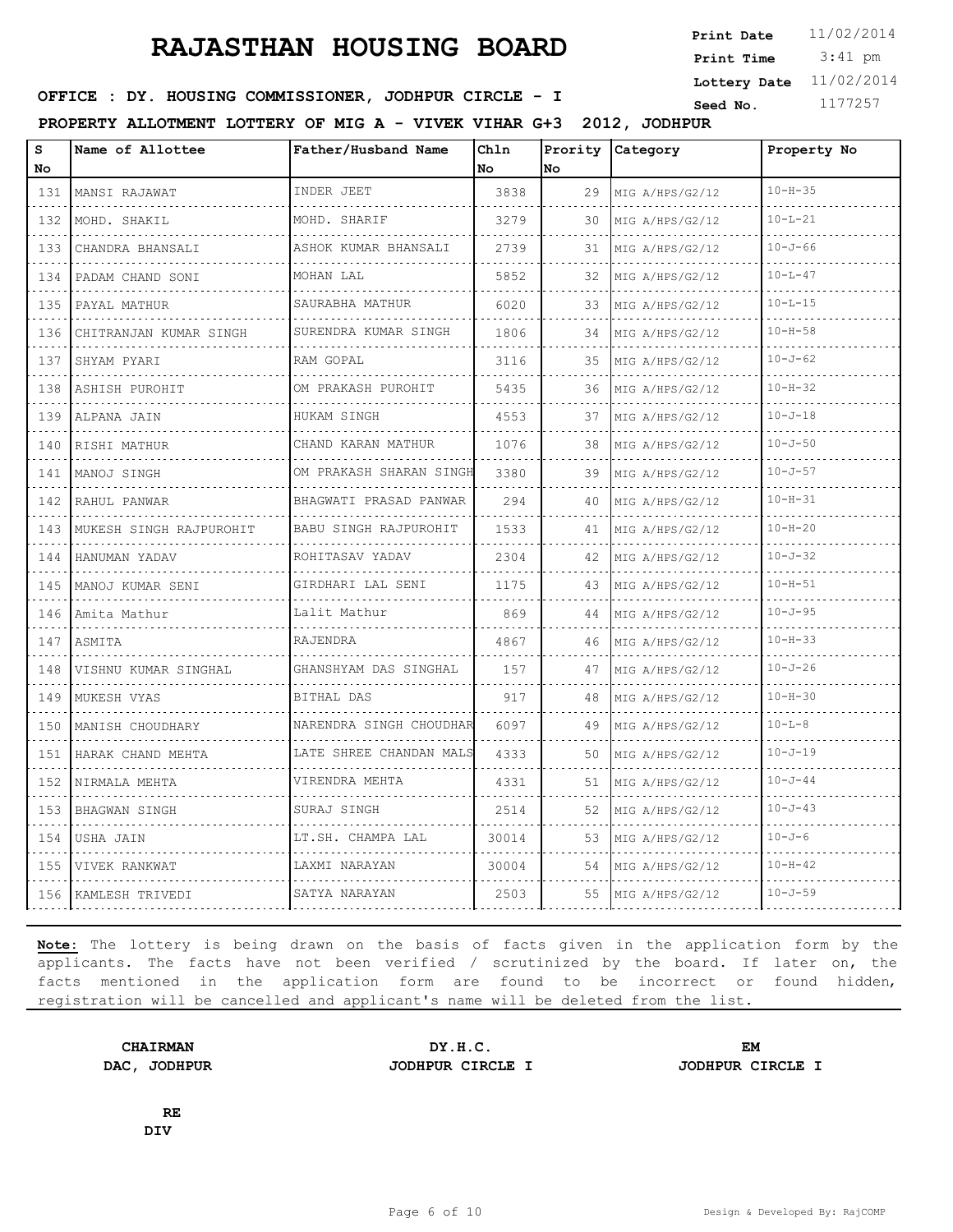3:41 pm **Print Date**  $11/02/2014$ **Print Time Lottery Date** 11/02/2014

### **SEED : DY. HOUSING COMMISSIONER, JODHPUR CIRCLE - I** Seed No. 1177257

**PROPERTY ALLOTMENT LOTTERY OF MIG A - VIVEK VIHAR G+3 2012, JODHPUR**

| s<br><b>No</b>                                                                                                                   | Name of Allottee      | Father/Husband Name                              | Chln<br>No | No           | Prority Category     | Property No   |
|----------------------------------------------------------------------------------------------------------------------------------|-----------------------|--------------------------------------------------|------------|--------------|----------------------|---------------|
| 157                                                                                                                              | RAJAN NAYAR           | GOPALAN NAGAR                                    | 3139       | 56           | MIG A/HPS/G2/12      | $10 - J - 2$  |
| $\frac{1}{2} \left( \frac{1}{2} \right) \left( \frac{1}{2} \right) \left( \frac{1}{2} \right) \left( \frac{1}{2} \right)$<br>158 | .<br>SWETA GUPTA      | <u>.</u><br>MAHENDRA GUPTA                       | 537        | 57           | .<br>MIG A/HPS/G2/12 | $10 - L - 44$ |
| 159                                                                                                                              | VANITA SOLANKI        | BANSIDHAR SOLANKI                                | 3549       | 58           | MIG A/HPS/G2/12      | $10 - J - 76$ |
| 160                                                                                                                              | GHISU SINGH           | <b>BHANWAR SINGH</b><br>.                        | 302        | 59           | MIG A/HPS/G2/12      | $10 - H - 74$ |
| $\sim$ $\sim$ $\sim$ $\sim$<br>161                                                                                               | ARUN BHATI            | SHYAM BHATI                                      | 3439       | 60           | MIG A/HPS/G2/12      | $10 - L - 55$ |
| 162                                                                                                                              | AVATAR GARG<br>.      | SHYAM SUNDER GARG<br>and a complete state of the | 3177       | 61           | MIG A/HPS/G2/12      | $10 - L - 7$  |
| 163                                                                                                                              | TEENA PERIWAL         | KAILASH KALANI                                   | 3271       | 62           | MIG A/HPS/G2/12      | $10 - J - 30$ |
| 164                                                                                                                              | BHIKAM CHAND TAK      | LT.SH. SHANKAR LAL TAK                           | 6012       | 63           | MIG A/HPS/G2/12      | $10 - H - 48$ |
| 165                                                                                                                              | SHALIN JAISINGHANI    | SUNIL JAISINGHANI<br>.                           | 3258       | 64           | MIG A/HPS/G2/12      | $10 - J - 1$  |
| 166                                                                                                                              | RAJESH MEWARA         | SOHAN LAL MEWARA                                 | 2204       | 65           | MIG A/HPS/G2/12      | $10 - H - 25$ |
| 167                                                                                                                              | HUKAM SINGH MEHTA     | JAGROOP MAL MEHTA                                | 2107       | 66.          | MIG A/HPS/G2/12      | $10 - L - 73$ |
| 168                                                                                                                              | JAYWANTI DEVI<br>.    | PRITAM DAS                                       | 912        | 67           | MIG A/HPS/G2/12      | $10 - 1 - 78$ |
| 169                                                                                                                              | CHIRAG ALI            | KHUSHI MOHD.                                     | 4433       | 68           | MIG A/HPS/G2/12      | $10 - L - 33$ |
| 170                                                                                                                              | SHYAM SUNDER          | SITA RAM                                         | 367        | 69           | MIG A/HPS/G2/12      | $10 - L - 23$ |
| 171<br>$\sim$ $\sim$ $\sim$ $\sim$                                                                                               | MOHD. HANIF           | DARIYA KHAN                                      | 30005      | 70           | MIG A/HPS/G2/12      | $10 - L - 17$ |
| 172                                                                                                                              | RAHUL                 | SATYA NARAYAN                                    | 1653       | 71           | MIG A/HPS/G2/12      | $10 - H - 63$ |
| 173<br><b><i><u>P.A.P.</u></i></b>                                                                                               | SREYANSH MEHTA        | ASHOK KUMAR MEHTA                                | 2710       | 72           | MIG A/HPS/G2/12      | $10 - J - 91$ |
| 174                                                                                                                              | RAM SIKH              | LT.SH. PRABHU DAYAL JAK                          | 5746       | 73           | MIG A/HPS/G2/12      | $10 - L - 26$ |
| 175                                                                                                                              | DILEEP GOYAL          | LT.SH. RAM GOPAL GOYAL                           | 3117       | 74           | MIG A/HPS/G2/12      | $10 - L - 28$ |
| 176                                                                                                                              | MANOHAR LAL           | LAXMAN DAS                                       | 5832       | 75           | MIG A/HPS/G2/12      | $10 - H - 64$ |
| 177                                                                                                                              | SAPNA PATVA           | ASHOK PATVA                                      | 5383       | 76           | MIG A/HPS/G2/12      | $10 - J - 64$ |
| 178                                                                                                                              | PRADEEP KUMAR PUNIYA  | DEVI RAM PUNIYA                                  | 6179       | 1            | MIG A/ORS/G2/12      | $10 - J - 17$ |
| 179                                                                                                                              | DR. RAJESH M JAIN     | MANOHAR CHAND DHOKA                              | 3203       | 2            | MIG A/ORS/G2/12      | $10 - H - 3$  |
| 180                                                                                                                              | SANTOSH KUMAR SANKHLA | ANANT RAM SANKHLA                                | 3452       | 3.           | MIG A/ORS/G2/12      | $10 - L - 72$ |
| 181                                                                                                                              | ADITYA SIDHARATH      | SURESH GANG                                      | 6156       | 4            | MIG A/ORS/G2/12      | $10 - L - 57$ |
| 182                                                                                                                              | KRISHNA KUMAR BOHRA   | RADHESHYAM BOHRA                                 | 5696       | $\mathbf{1}$ | MIG A/HPS/G2/12      | $10 - L - 63$ |

**Note:** The lottery is being drawn on the basis of facts given in the application form by the applicants. The facts have not been verified / scrutinized by the board. If later on, the facts mentioned in the application form are found to be incorrect or found hidden, registration will be cancelled and applicant's name will be deleted from the list.

**DAC, JODHPUR JODHPUR CIRCLE I JODHPUR CIRCLE I**

**CHAIRMAN DY.H.C. EM**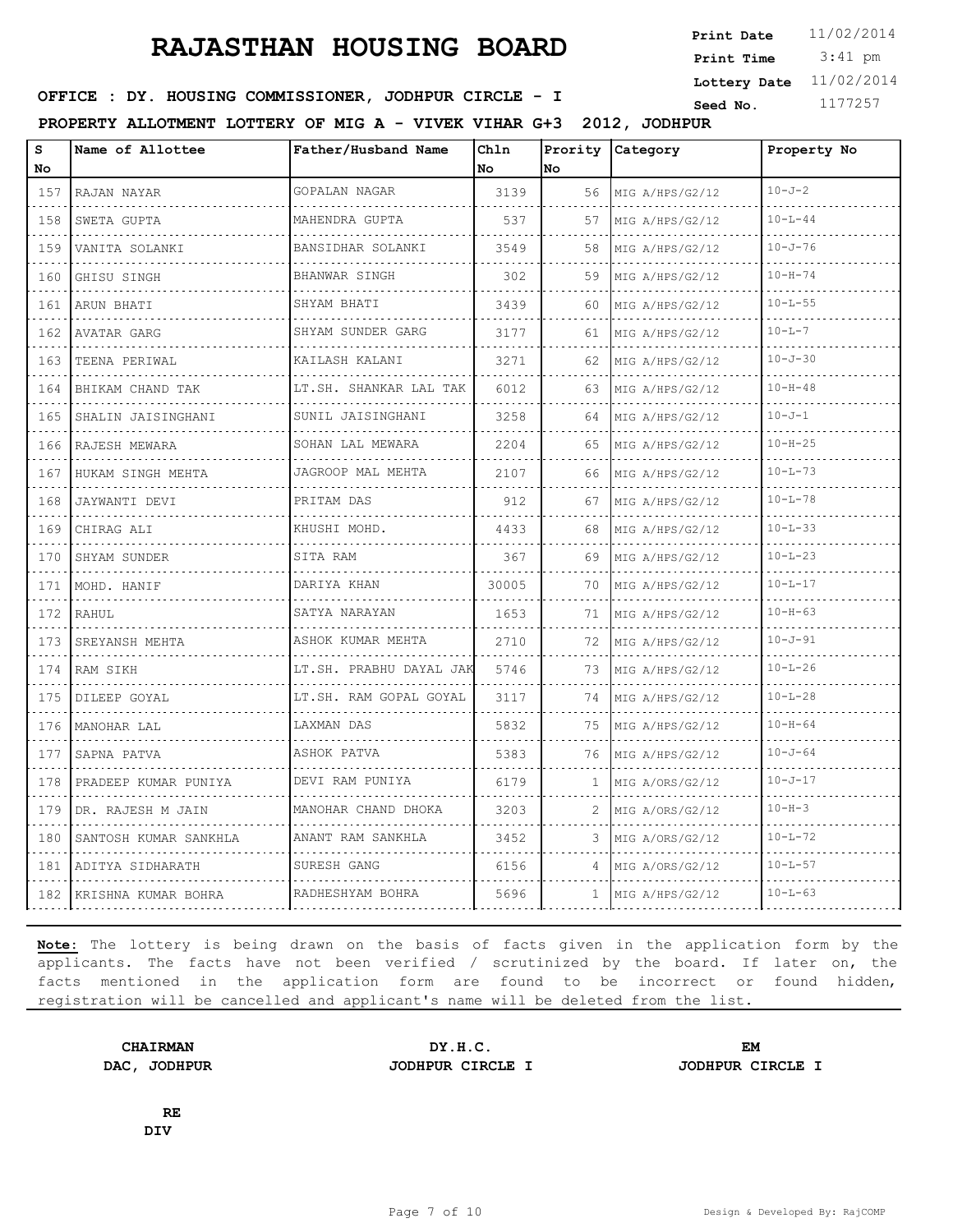3:41 pm **Print Date**  $11/02/2014$ **Print Time Lottery Date** 11/02/2014

### **SEED : DY. HOUSING COMMISSIONER, JODHPUR CIRCLE - I** Seed No. 1177257

**PROPERTY ALLOTMENT LOTTERY OF MIG A - VIVEK VIHAR G+3 2012, JODHPUR**

| S<br>No          | Name of Allottee   | Father/Husband Name  | Chln<br>No | Prority<br>lno    | Category             | Property No   |
|------------------|--------------------|----------------------|------------|-------------------|----------------------|---------------|
| 183              | LAXMAN             | <b>BHAGWAN DAS</b>   | 2605       | 2                 | MIG A/HPS/G2/12      | $10 - H - 78$ |
| $- - - -$<br>184 | NILESH BOHRA       | NEELKAMAL BOHRA      | 5605       | 3                 | .<br>MIG A/HPS/G2/12 | $10 - J - 58$ |
| 185              | GOKULESH BOHRA     | NEELKAMAL BOHRA      | 5642       | 4                 | MIG A/HPS/G2/12      | $10 - L - 35$ |
| 186              | SURESH SONGARA     | MOTI LAL SONGARA     | 3284       | 1                 | MIG A/ORS/G4/12      | $10 - L - 89$ |
| 187              | PUSHA DEVI         | SOHAN LAL            | 2925       | 1                 | MIG A/HPS/G4/12      | $10 - J - 45$ |
| 188              | BHIKHA DEVI        | <b>BHAGIRATH</b>     | 3497       |                   | MIG A/HPS/G4/12      | $10 - H - 2$  |
| 189              | KUSHAL CHAND       | TEJA RAM             | 4211       | 3                 | MIG A/HPS/G4/12      | $10 - J - 27$ |
| 190              | RAJESH             | LT.SH. BHAGWAN DAS   | 6392       | 4                 | MIG A/HPS/G4/12      | $10 - J - 31$ |
| 191              | RAJKUMAR           | DEENA NATH           | 2790       | 5                 | MIG A/HPS/G4/12      | $10 - J - 81$ |
| 192              | RINKU              | AKSHAYA SINGH        | 1966       | 6                 | MIG A/HPS/G4/12      | $10 - H - 8$  |
| 193              | PARAVAI            | RAMESH               | 6397       | 7                 | .<br>MIG A/HPS/G4/12 | $10 - H - 19$ |
| 194              | SONA               | SAKHI DAYAL          | 4447       | 8                 | MIG A/HPS/G4/12      | $10 - L - 60$ |
| 195              | JYOTASANA          | MANISH SAMARIYA<br>. | 6434       | 9                 | MIG A/HPS/G4/12      | $10 - J - 48$ |
| 196              | .<br>Minakshi      | Jagdish Prasad       | 825        | 10                | .<br>MIG A/HPS/G4/12 | $10 - H - 21$ |
| 197              | Prem Devi          | Lal Chand            | 2861       | 11                | MIG A/HPS/G4/12      | $10 - J - 16$ |
| 198              | LAL CHAND          | TEJA RAM             | 30006      | $12 \overline{ }$ | MIG A/HPS/G4/12      | $10 - L - 76$ |
| 199              | Kistur Mal Rodiwal | Shiv Ram             | 2909       | 13                | MIG A/HPS/G4/12      | $10 - H - 44$ |
| 200              | MAYA               | LT.SH. BHAGWAN DAS   | 6393       | 14                | MIG A/HPS/G4/12      | $10 - L - 38$ |
| 201              | BHAGIRATH MEGHWAL  | SOHAN RAM            | 3495       | 15                | MIG A/HPS/G4/12      | $10 - H - 70$ |
| 202              | OM PRAKASH SODA    | HINDU LAL SODA       | 4161       | 16                | MIG A/HPS/G4/12      | $10 - H - 1$  |
| 203              | CHETAN LAL CHOUHAN | KISHNA JI            | 4540       | 17                | MIG A/HPS/G4/12      | $10 - H - 50$ |
| 204              | ABHIMANU CHAWALA   | NARENDRA KUMAR       | 4614       | 18                | MIG A/HPS/G4/12      | $10 - L - 48$ |
| 205              | RAJENDRA SINHA     | .<br>RAMNATH SINHA   | 112        | 19                | MIG A/HPS/G4/12      | $10 - J - 49$ |
| 206              | RAJESH             | HARI RAM             | 1608       | 20                | MIG A/HPS/G4/12      | $10 - J - 87$ |
| 207              | MOOLA RAM          | TIKAMA RAM           | 305        | 21                | MIG A/HPS/G4/12      | $10 - J - 7$  |
| 208              | NENI DEVI          | LAKHA RAM            | 2021       | 22                | MIG A/HPS/G4/12      | $10 - L - 9$  |

**Note:** The lottery is being drawn on the basis of facts given in the application form by the applicants. The facts have not been verified / scrutinized by the board. If later on, the facts mentioned in the application form are found to be incorrect or found hidden, registration will be cancelled and applicant's name will be deleted from the list.

**CHAIRMAN DY.H.C. EM DAC, JODHPUR JODHPUR CIRCLE I JODHPUR CIRCLE I**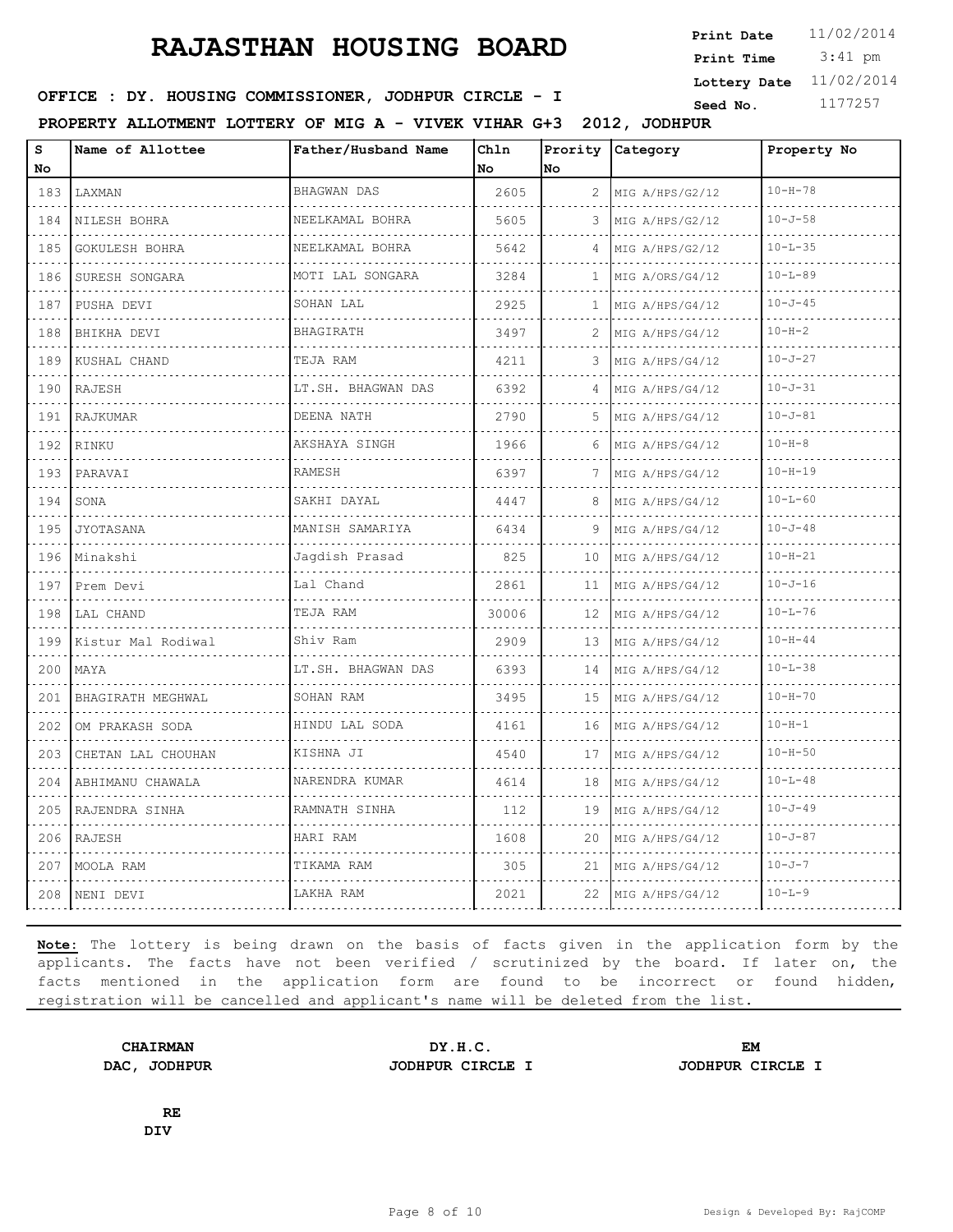3:41 pm **Print Date**  $11/02/2014$ **Print Time Lottery Date** 11/02/2014

### **SEED : DY. HOUSING COMMISSIONER, JODHPUR CIRCLE - I** Seed No. 1177257

**PROPERTY ALLOTMENT LOTTERY OF MIG A - VIVEK VIHAR G+3 2012, JODHPUR**

| s<br>No | Name of Allottee    | Father/Husband Name   | Chln<br>No | Prority<br>lno | Category             | Property No   |
|---------|---------------------|-----------------------|------------|----------------|----------------------|---------------|
| 209     | PRATAP RAM          | NARYAAN LAL           | 30007      | 23             | MIG A/HPS/G4/12      | $10 - L - 14$ |
| 210     | .<br>LEELA KHICHI   | OM PRAKASH KHICHI     | 30008      | 24             | .<br>MIG A/HPS/G4/12 | $10 - H - 65$ |
| 211     | SUNIL               | SOHAN LAL             | 2629       | 25             | MIG A/HPS/G4/12      | $10 - H - 14$ |
| 212     | KAPIL KUMAR SINGH   | GOPAL HARI SINGH      | 2894       | 26             | MIG A/HPS/G4/12      | $10 - J - 82$ |
| 213     | PRUKHA RAM SODA     | POONA RAM             | 2098       | 27             | MIG A/HPS/G4/12      | $10 - L - 75$ |
| 214     | CHANCHAL            | SANJAY KUMAR          | 5449       | 28             | MIG A/HPS/G4/12      | $10 - L - 42$ |
| 215     | SHIV KUMAR          | GOPI LAL              | 3953       | 29             | MIG A/HPS/G4/12      | $10 - L - 30$ |
| 216     | ASHA KHICHI         | DINESH KHICHI         | 30009      | 30             | MIG A/HPS/G4/12      | $10 - L - 34$ |
| 217     | MAHESH CHANDRA      | GOPA RAM              | 4317       | 32             | MIG A/HPS/G4/12      | $10 - J - 38$ |
| 218     | Kamla Devi          | Ashok Kumar           | 1406       | 33             | MIG A/HPS/G4/12      | $10 - L - 12$ |
| 219     | SAROJ               | SANWAR LAL            | 304        | 34             | MIG A/HPS/G4/12      | $10 - 1 - 86$ |
| 220     | MANJU DEPAN         | CHATURA RAM DEPAN     | 242        | 35             | MIG A/HPS/G4/12      | $10 - J - 56$ |
| 221     | LUKESH KUMAR        | KRISHAN SINGH<br>.    | 3872       | 36             | MIG A/HPS/G4/12      | $10 - H - 60$ |
| 222     | PRIYANKA            | RAMESHWAR LAL         | 5610       | 37             | MIG A/HPS/G4/12      | $10 - H - 4$  |
| 223     | <b>DHANESH</b>      | CHANDRA MOHAN CHOUHAN | 2951       | 38             | MIG A/HPS/G4/12      | $10 - J - 85$ |
| 224     | RAJENDRA SINGH      | MOHAN LAL             | 30010      | 39             | MIG A/HPS/G4/12      | $10 - J - 34$ |
| 225     | NAGPAL              | GOVERDHAN LAL         | 5019       | 40             | MIG A/HPS/G4/12      | $10 - L - 61$ |
| 226     | GANESHA RAM         | CHHAGANA RAM          | 1539       | 41             | MIG A/HPS/G4/12      | $10 - J - 15$ |
| 227     | RAKESH KUMER        | LALURAM               | 3335       | 42             | MIG A/HPS/G4/12      | $10 - J - 41$ |
| 228     | RAMESHWAR LAL BALAI | GANESH NARAYAN        | 4051       | 43             | MIG A/HPS/G4/12      | $10 - J - 37$ |
| 229     | NISHANT KUMAR<br>.  | BEHARI LAL            | 621        | 44             | MIG A/HPS/G4/12      | $10 - H - 5$  |
| 230     | ANAND PRKASH SONAL  | BHURA RAM SONAL       | 4375       | 45             | MIG A/HPS/G4/12      | $10 - J - 28$ |
| 231     | POOJA               | RAJU                  | 6341       | 46             | MIG A/HPS/G4/12      | $10 - J - 36$ |
| 232     | GYAN PAL            | GORDHAN LAL           | 5018       | 47             | MIG A/HPS/G4/12      | $10 - L - 5$  |
| 233     | SHARWAN KUMAR       | AAIDAN                | 2979       | 48             | MIG A/HPS/G4/12      | $10 - L - 56$ |
|         | 234 RAJA RAM MEENA  | GANGA RAM MEENA       | 30012      | $\mathbf{1}$   | MIG A/ORS/G5/12      | $10 - H - 13$ |

**Note:** The lottery is being drawn on the basis of facts given in the application form by the applicants. The facts have not been verified / scrutinized by the board. If later on, the facts mentioned in the application form are found to be incorrect or found hidden, registration will be cancelled and applicant's name will be deleted from the list.

**CHAIRMAN DY.H.C. EM DAC, JODHPUR JODHPUR CIRCLE I JODHPUR CIRCLE I**